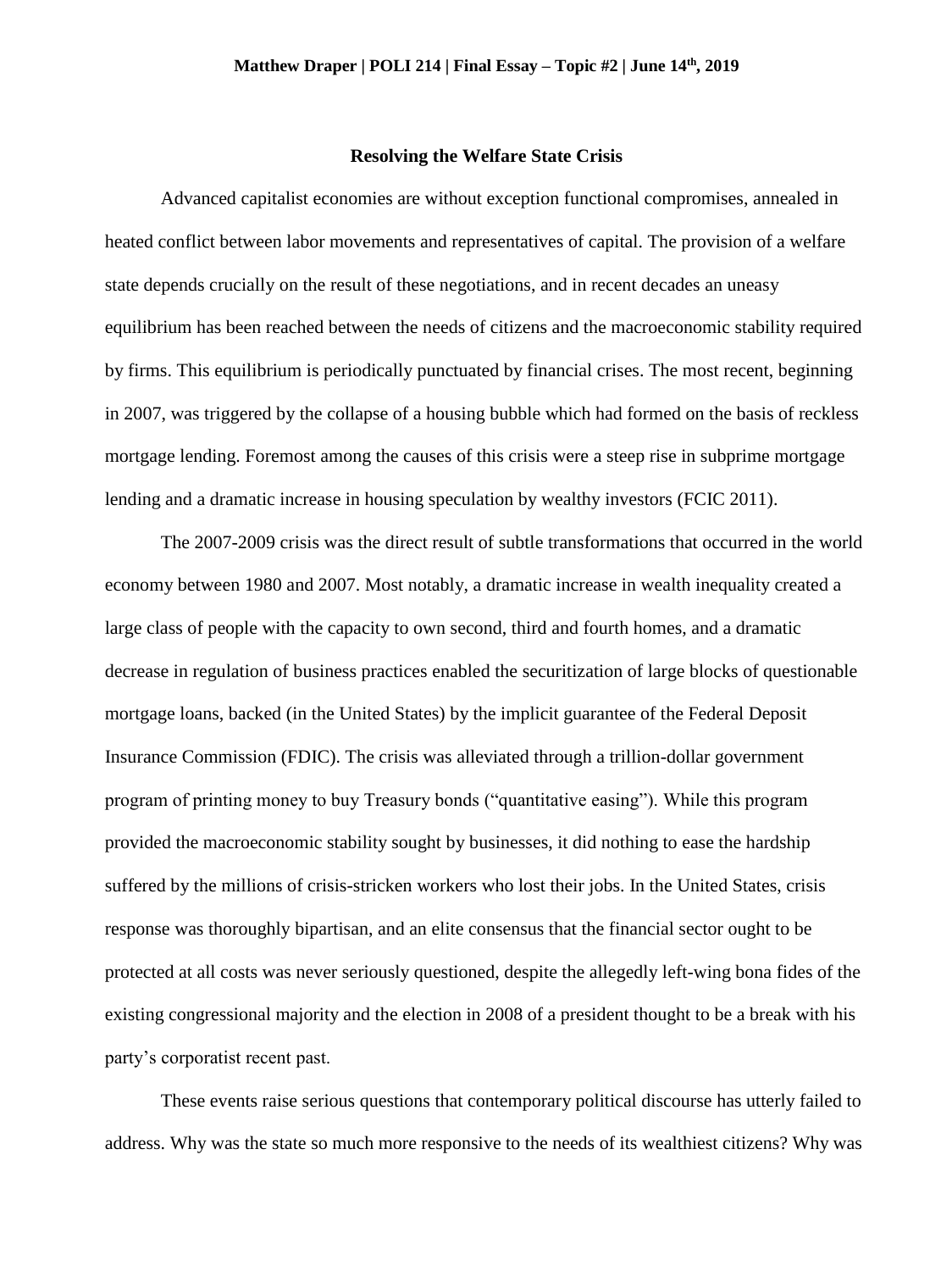the reckless behavior that precipitated the crisis permitted in the first place and not punished when it was revealed? And what does such a crisis indicate about the state of the uneasy class compromise that has given us the modern welfare state? The political science literature has made sporadic attempts to understand these problems, but a dearth of historical and philosophical context has undermined the perspicacity of these accounts. While research has found that elite policy preferences drive policy priorities (Page et al. 2013), this finding is unable to explain the large concessions made to labor movements within living memory. For a unified understanding of the practical and philosophical origins of the crisis and how it might be resolved, we must turn to political theory. In this essay, I will propose a dialectical theory of the welfare state as the outcome of a process of sublation (aufhebung), combining the thesis presented by capitalism with the antithesis presented by communism (as understood by Marx). I will then suggest that the financial crisis of 2007-09 reveals shortcomings in the welfare state thesis, which will in turn lead to the emergence of a new antithesis.<sup>1</sup>

Hegel's philosophy of history places great stress on oppositional antitheses ("antinomies"). His notion of the dialectic was a departure from its classical antecedents, emphasizing the immanence of the process as well as its teleological progression. For Hegel, this immanent teleology is expressed in history by the actions of *geist* coming to know itself more completely – "the concept develops itself out of itself" (Hegel p.31). In an example of this process in action, Hegel declares that family (thesis) is in dialectic with civil society (antithesis), which eventually yields the state, a sublation (*aufhebung*) of both that progresses teleologically towards something higher and better. Marx drew on

<sup>&</sup>lt;sup>1</sup> Consider two additional points. First, the possibility of even a modest transition to socialism was precluded in the United States by political factors, including adoption of capitalism as a sort of nationalist ideology. This information was taken into account by "capitalists," who consequently increased their reservation value in view of opposition weakness. The threat of (socialist) revolution was simply not credible after 1950, and the ensuing evisceration of the working class may simply reflect their evaporated bargaining power. Second, capitalists now possess an exit option—the option to go negotiate with another nation's proletariat if their own has become insufferably truculent—either by bringing foreign workers to the factory (immigration) or sending the factory to a foreign country (outsourcing).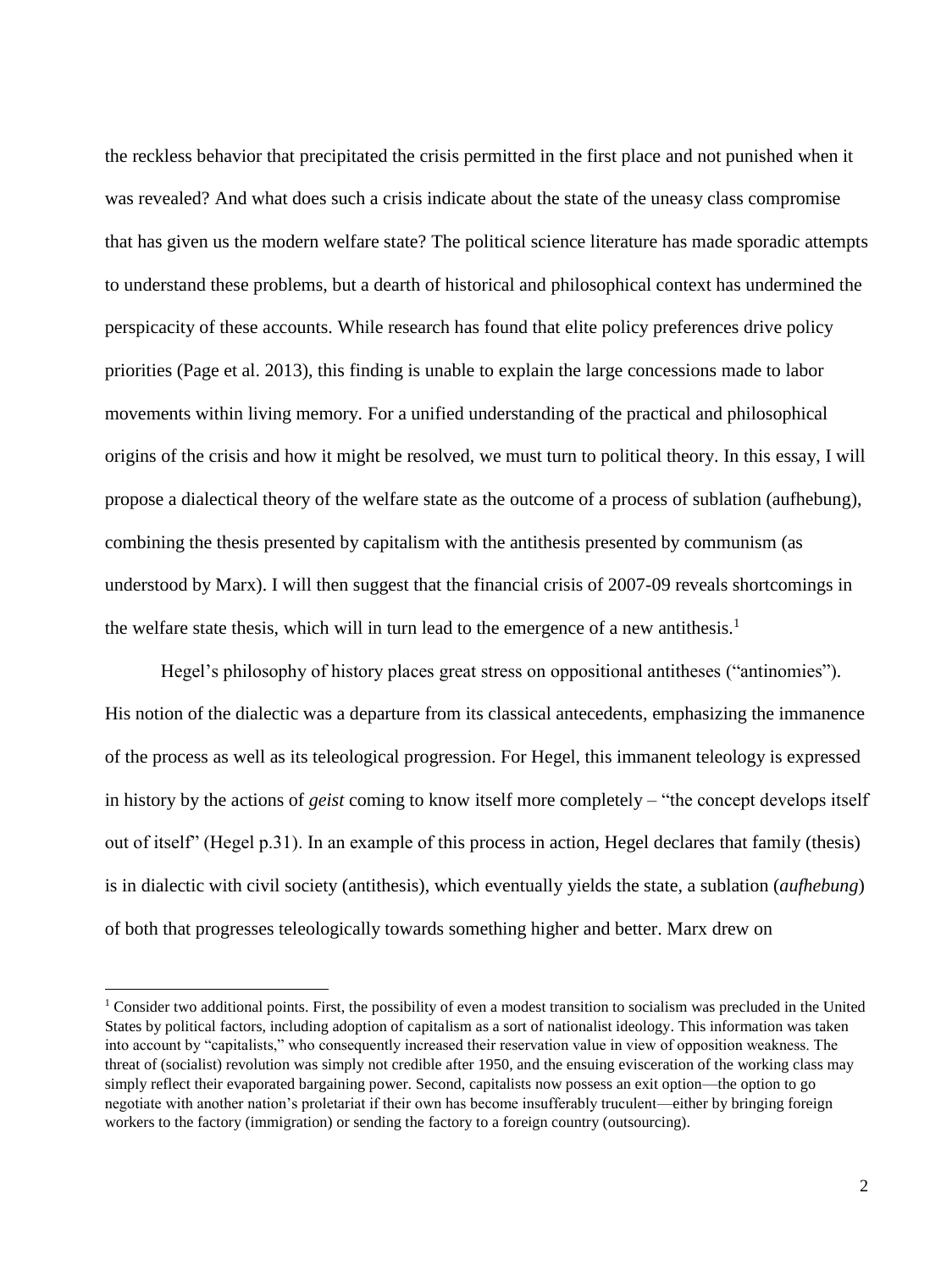Feuerbach's claim that mankind had made god in its own image to replace Hegel's *geist* with man himself.

Marx famously was to "turn Hegel on his head" and restore man to an active subject in history (Capital, Vol. 1).<sup>2</sup> For Marx, only the actual is real, and by elevating *geist* Hegel is veiling the real and legitimating the apparent reality. Inverting Hegel's logic, Marx wrote that "Hegel proceeds from the state and makes man into the subjectified state; democracy starts with man and makes the state objectified man…just as it is not religion that creates man but man who creates religion, so it is not the constitution that creates the people but the people which creates the constitution." (Philosophy of Right p.30). Marx attributes to man the characteristics Hegel attributes to *geist*. Arguing that man's fullest existence is achieved under democracy, Marx calls this way of life "human existence" while other forms of government yield only "legal existence" because only in democracy do the laws and institutions exist for the sake of the people (ibid.). Social being determines consciousness.

On Marx's account, we begin with the social needs that make us distinctly human. These capacities involve us in dialectic, and this regular intercourse with others generates a need for recognition. However, when classes develop we lose our species-being, because we are no longer able to think and act in a community nor are we able to share a type with our fellow men (On the Jewish Question, p.35). In addition, introducing a division of labor will increase the focus on our natural inequality because natural variations in skill will become more profitable. This will frustrate our impulse towards community and identification with others, and will foster alienation. Man will thus become estranged from the product of his labor, and this alienation will reach its greatest extent under capitalism. Marx calls the bourgeoisie a "noble class" because they will force a reexamination of

<sup>&</sup>lt;sup>2</sup> "The mystification which dialectic suffers in Hegel's hands, by no means prevents him from being the first to present its general form of working in a comprehensive and conscious manner. With him it is standing on its head. It must be turned right side up again, if you would discover the rational kernel within the mystical shell." (Marx, Capital, Vol. 1 – 1873 Afterword to the Second German Edition).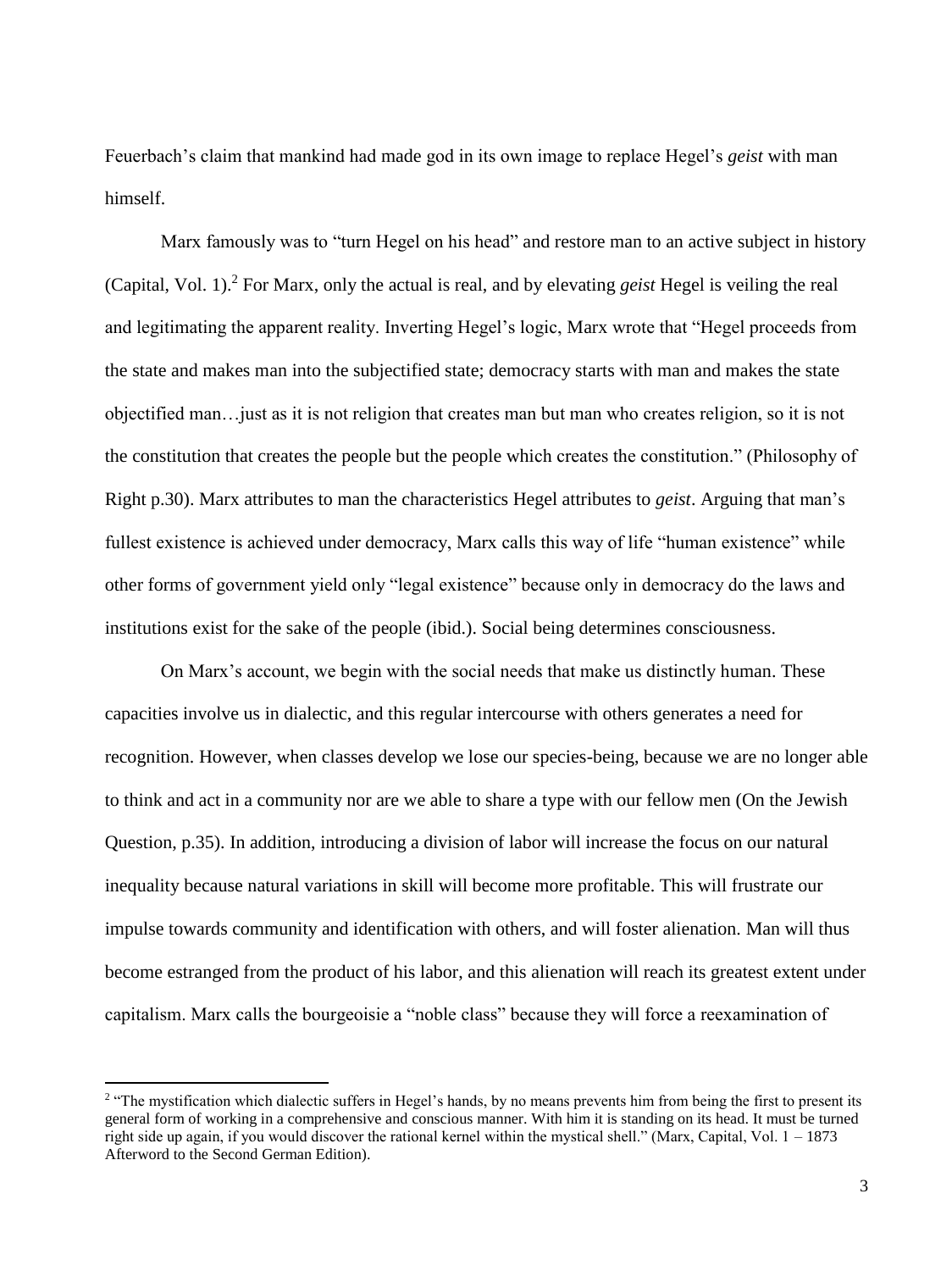preexisting social modes of intercourse, which will allow the dialectic to proceed (Economic and Philosophical Manuscripts pp. 101-103).

Marx advocated what he called a "materialist conception" of history (History of His Opinions, p.6). He writes that the material ruling class is necessarily also the intellectual ruling class, and the ideas of the ruling class are internalized by all despite not necessarily being in the best interests of all parts of society. Indeed, the ideology of the ruling class will even be adopted by the rest of society when it directly contradicts their material interests (German Ideology p.160). The forces and relations of production that together comprise society's base change over time, and this historical development eventually gives rise to a new ruling class, which propagates its ideology (superstructure) in universalist terms, mystifying the economic relations of society and generating false consciousness in the working class (German Ideology pp.174-5).<sup>3</sup> As Marx puts it, "[t]he mode of production of material life conditions the social, political and intellectual life" (History of His Opinions p.5). Marx predicts that this system will persist as long as society is organized around a ruling class.

The secular state, on Marx's view, represents a form of political emancipation but not human emancipation, and this political emancipation in some senses *prevents* human emancipation, because the liberal rights conferred by political emancipation serve to separate us from our fellow man (On the Jewish Question, pp.30-31). Marx argues that this political emancipation is a stage that must be transcended before human emancipation can become possible. Although Marx never fully defines human emancipation, it seems to consist in non-alienated labor. Marx depicts the alienated<sup>4</sup> individual as "a plaything of alien powers," (On the Jewish Question, p.34) which are in some sense self-

<sup>&</sup>lt;sup>3</sup> "Morality, religion, metaphysics, all the rest of ideology and their corresponding forms of consciousness no longer retain the semblance of independence; they have no history and no development; but men, developing their material production and their material intercourse, alter, along with their real existence, their thinking and the products of their collective thinking." (Marx, German Ideology p. 154).

<sup>4</sup> Marx discerns four kinds of alienation: from the product itself, from the productive process, from the species-being, and from other human beings (Economic and Philosophical Manuscripts pp. 74-76).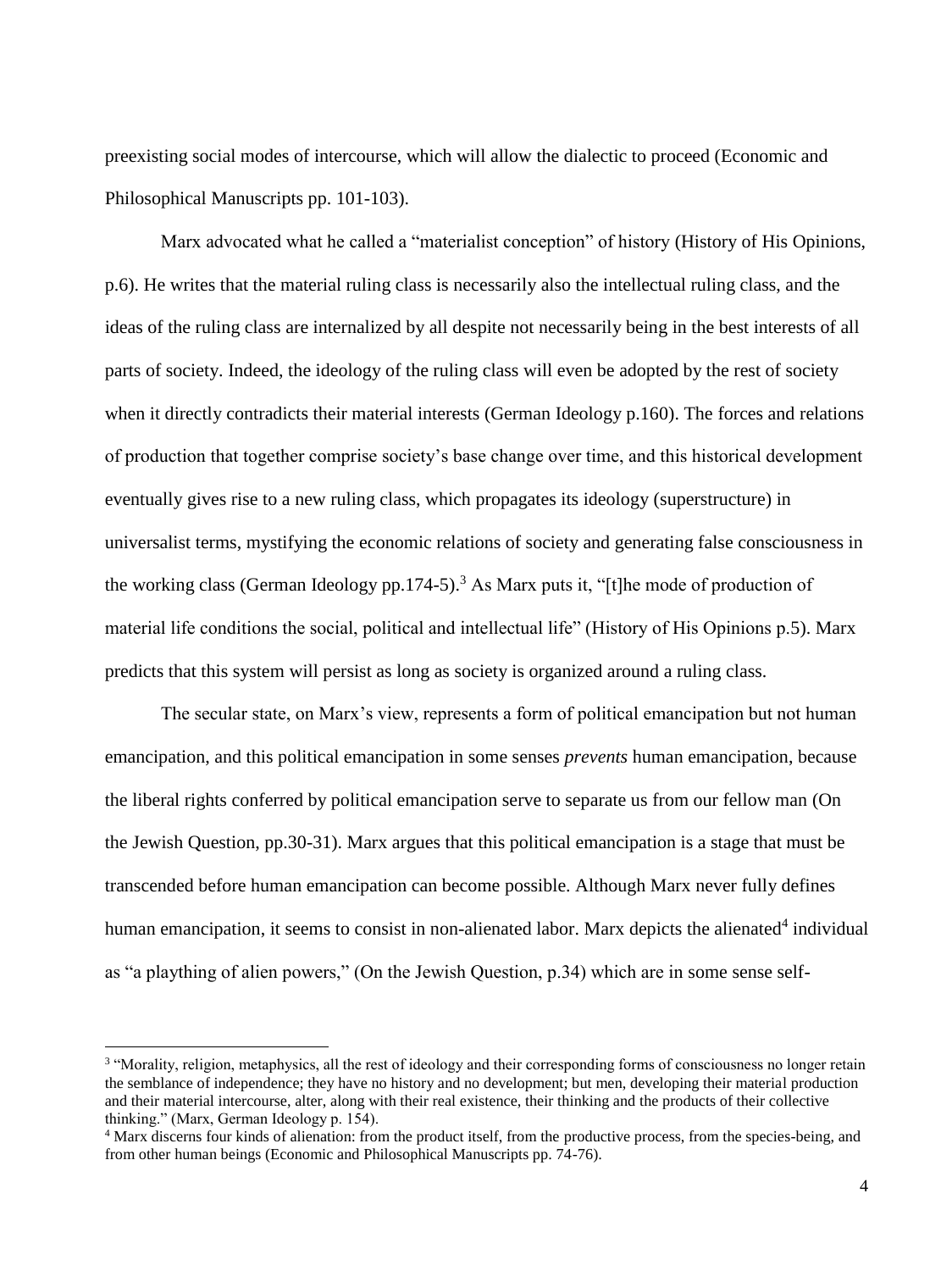imposed by the collective, but which take on objective force in individual lives (Economic and Philosophical Manuscripts p.69). This alienation can only be transcended via a revolution against private property (ibid.).

For Marx, religion is a response to alienation in material life, because our communal essence is frustrated by alienated labor (Philosophy of Right p.132). Religious sentiment is a fundamentally social product generated by a particular form of society (Theses on Feuerbach #7). However, the community provided by religion is inauthentic, leading to Marx's famous characterization of religion as "the opium of the people" (Philosophy of Right p.131). After the Reformation undermined the community-generating role of religion, the state filled the void by offering illusory participation in a community of citizens. Religious self-alienation will be overcome when the religious world is "resolved into its secular basis" (Theses on Feuerbach #4). Marx proposes that instead of achieving false community through religion, we ought to achieve genuine community by acknowledging our communal existence in our institutions (Philosophy of Right pp. 66-67). As man comes to recognize himself as self-created, man "attains his majority," and sees that he is the product of his own activities, meaning that "man is the highest being for man" and he no longer needs to posit an external creator (Economic and Philosophical Manuscripts p. 65).

In addition, Marx attempted a synthesis of materialism and idealism, writing that while people do indeed shape the world around them they do this not through idealization but through practical activity (Theses on Feuerbach #1). The bourgeoisie, on Marx's reading, cannot exist without "constantly revolutionizing the instruments of production, and thereby the relations of production, and with them the whole relations of society." Marx finds the notion of the bourgeoisie as a "revolutionary" class salutary because the revolutionary bourgeoise will penetrate false consciousness and ideology: "[a]ll that is solid melts into air, all that is holy is profaned, and man is at last compelled to face with sober senses his real conditions of life and his relations with his kind"

5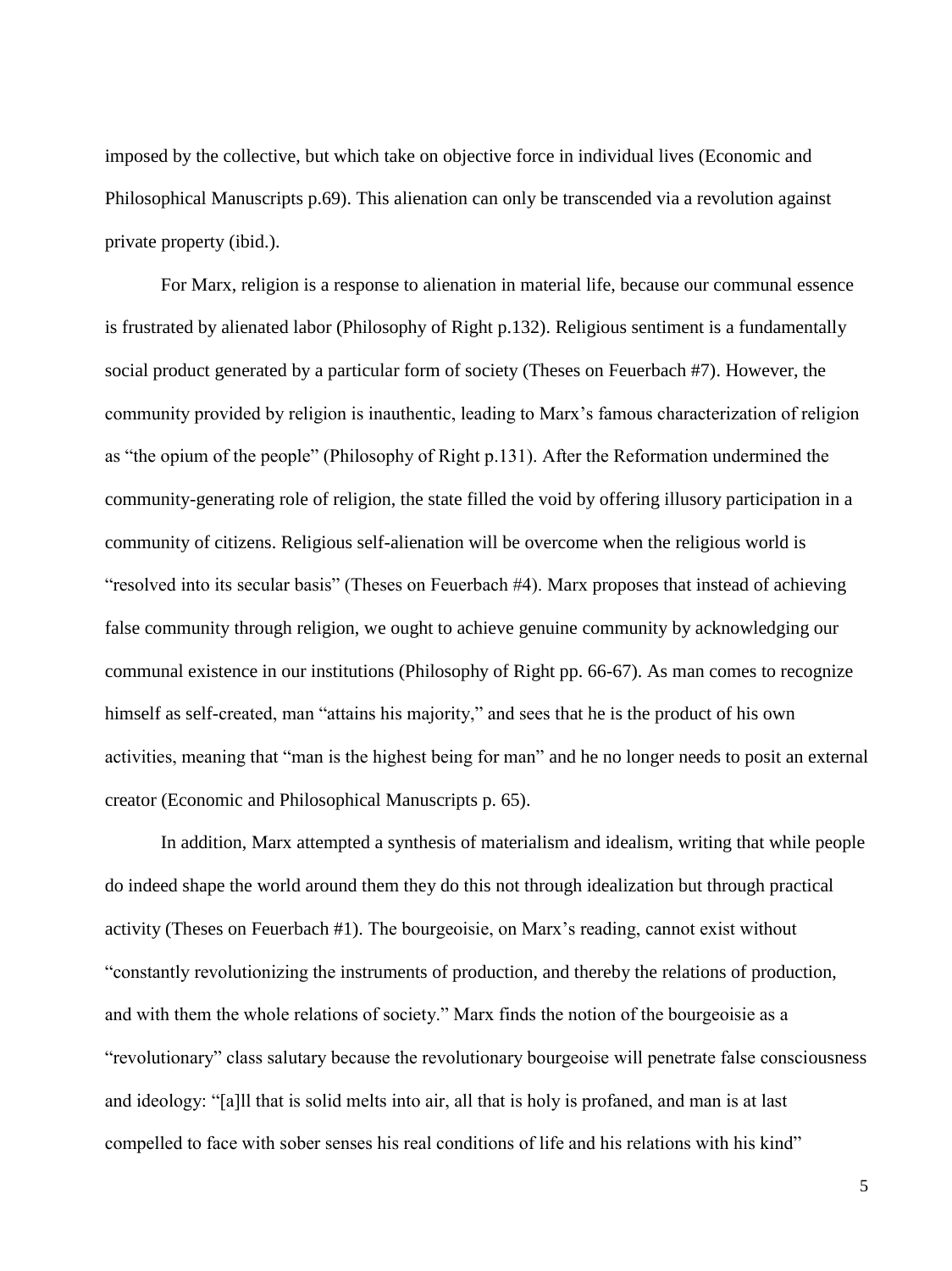(Manifesto p.476). This is why Marx found the capitalist phase of development both necessary and desirable – it will inevitably hasten reform of the relations of production.

Embracing Locke's labor theory of value, Marx argued that labor is the sole common denominator by which different goods can be compared (Capital Vol. 1). On this account, surplus value is the source of all profit and it is obtained by exploitation. As surplus value increases, exploitation increases in tandem. The amount of surplus value that can be extracted is said to fall over time, and this falling rate of profit is supposed to lead to the downfall of capitalism.<sup>5</sup> Labor (variable capital) can produce surplus value, but all other forms of capital (constant capital) cannot. The commodities produced by this labor conceal the social relationships that led to their production, resulting in a tendency to perceive production relationships as between factors of production rather than people, which Marx labels "commodity fetishism" (Capital, Vol. 1 pp. 319-320). The labor theory of value is problematic and has been attacked from many sides (e.g. Robinson 1942), but Marx's insistence on divergent interests between classes and the absence of any long-run equilibrium are both prescient ideas that motivate my analysis here.

What would Marx make of the welfare state and the 2007-09 financial crisis and its aftermath? He would likely observe that the welfare state fails to properly objectify man, in the sense that it serves the interests of only a portion of the community. While acknowledging the outward forms of democracy, Marx would probably deny that the welfare state constitutes true human existence because the laws and institutions exist not for the sake of the people but for the sake of the protection of property. He would see the early  $21^{st}$  century as the apogee of alienation, and he would view skeptically the ever-increasing specialization and division of labor prevalent in modern welfare states. Thinking and acting as a community and sharing a type with our fellow men are precluded by

<sup>&</sup>lt;sup>5</sup> For criticism of this view, compare Sweezy, Paul (1946). "The Theory of Capitalist Development".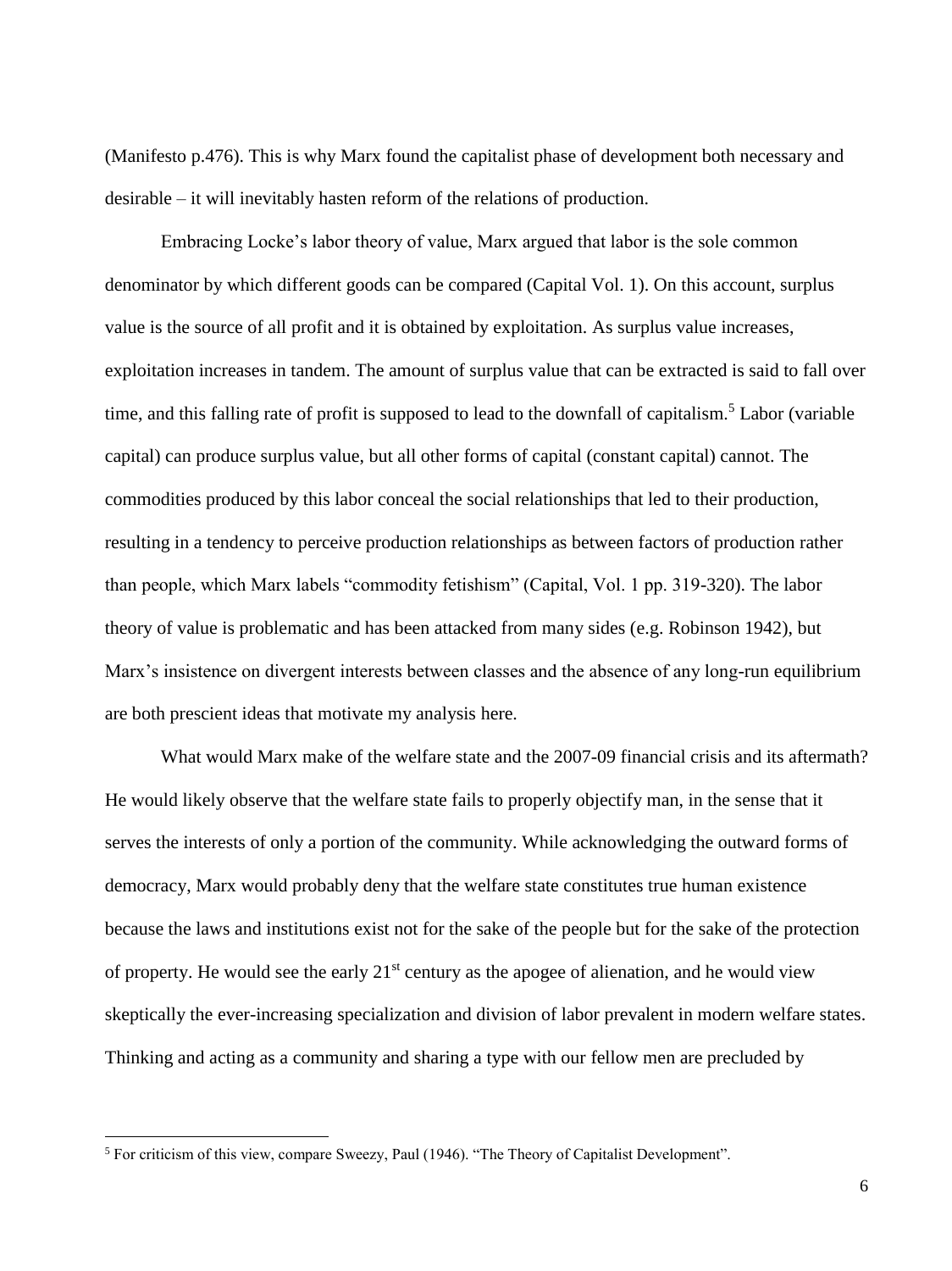specialization and inequality. Marx might wonder, however, why the prophesied reexamination of social modes of intercourse had not yet occurred.

It seems clear that the ideas of the present ruling class have been internalized throughout society. Scarcely anyone questions private property and the sanctity of contract, even when this ideology contradicts their material interests. This "false consciousness" does not look so different from the false consciousness in Marx's contemporary proletariat. It also seems clear that the liberal rights conferred by political emancipation have indeed driven us apart from one another (Putnam 1995). We have proven unable to transcend political emancipation and achieve human emancipation, and people still very much feel that their lives are shaped by objective, impersonal forces. One development Marx did not anticipate was the capacity of science to undermine religious belief. In a sense, the religious world has indeed been "resolved into its secular basis" (Theses on Feuerbach #4), but religion as a response to alienation in material life continues under other ostensibly non-religious guises.<sup>6</sup> Our communal existence is acknowledged in our institutions to a greater extent than in Marx's era, but we do not yet appear to have achieved "our majority" despite having "escaped" from an external creator. Commodity fetishism is, if anything, much more extreme than in Marx's time.

It seems to me that Marx and Hegel both erred by concluding that dialectic is teleological. While there are strong tendencies towards progress in human affairs, these tendencies are not absolute and mask considerable periods of retrogression. I think that the dialectical process can be better modeled as a process of intellectual evolution, or what John Stuart Mill might have called the "marketplace of ideas" (Mill 1859). We might expect intellectual evolution to address and solve present challenges, but in parallel with biological evolution, increased complexity will inevitably raise new challenges. Looked at this way, we can see that the sublation (*aufhebung*) of communism

<sup>&</sup>lt;sup>6</sup> Speculation as to the content of this compensatory quasi-religious belief is beyond the scope of this essay, but consider the parallels between, say, the environmental movement and the early Christian church.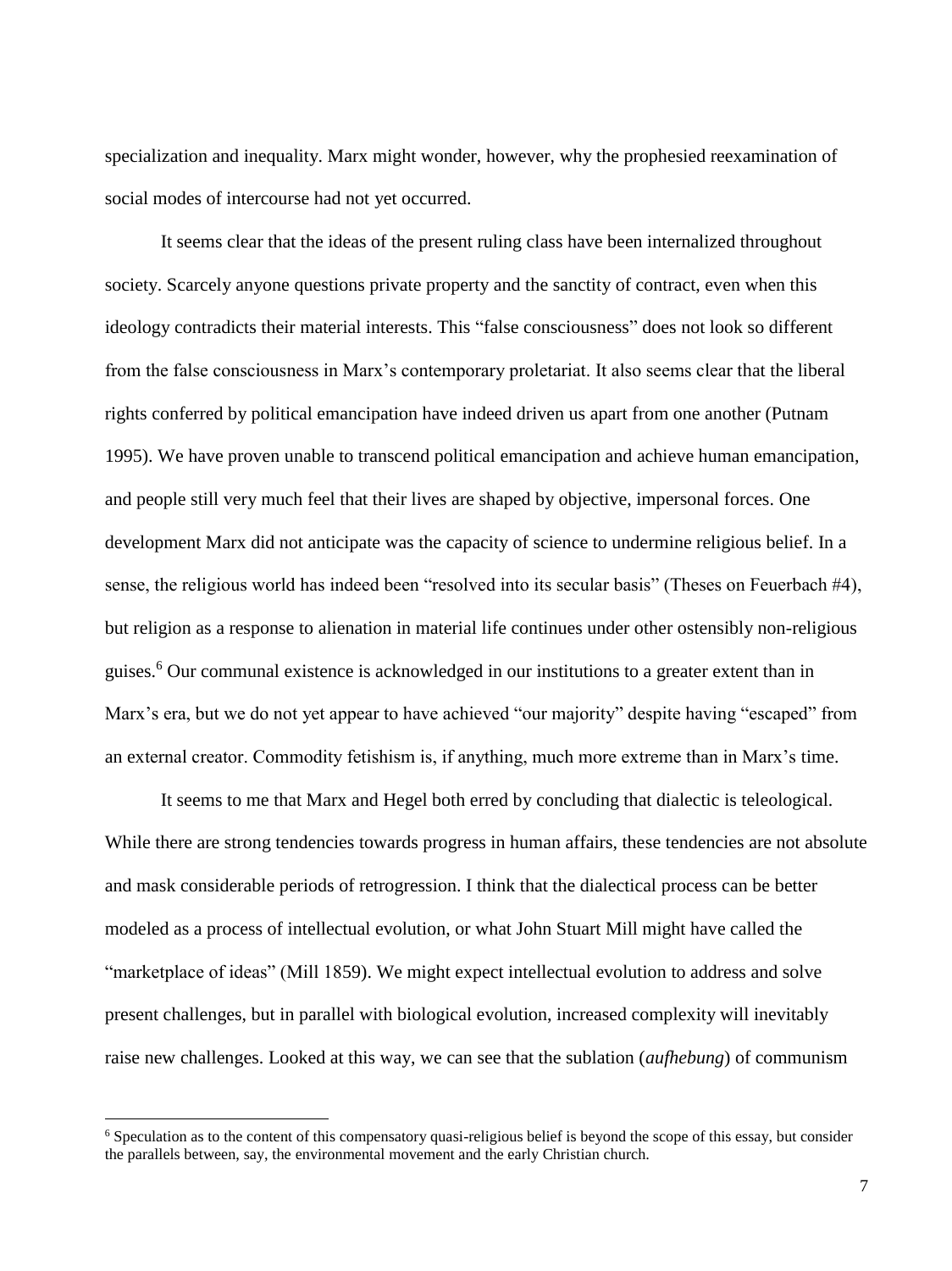and capitalism into the welfare state addressed immediate needs. Society had collectively discovered a marvelous new mechanism for wealth creation that would sweep away all preexisting relationships, but that mechanism (capitalism) suffered from serious enough drawbacks that the portion of society which Marx labels the proletariat were willing to forgo its benefits unless concessions were made to redress the imbalance. This compromise is the work of the labor movement.

Later Marxian writers were interested to explain why the working classes failed to behave as Marx had predicted they would. Antonio Gramsci deepened Marx's notion of cultural hegemony by articulating the role of intellectuals in both transmitting and resisting imposed cultural hegemony.<sup>7</sup> Asserting that capitalism rules through force plus consent, Gramsci suggested that capitalism maintains control of the working classes via ideological rather than physical coercion (Gramsci p.263). For Gramsci, the lower classes consent to the hegemony of the upper classes, accepting the resulting false consciousness. This process can be mitigated by "organic" intellectuals. (Gramsci p.169). Traditional intellectuals support the dominant social structure, while organic intellectuals are drawn from the working classes and are revolutionary because they arise out of the experience of practice (*praxis*). This *praxis* includes the process of organizing other workers, and organic intellectuals demystify the dominant economic and cultural hegemony for the workers in the process. The "modern prince" or vanguard party forms a new social order, and is at once the organizer and the active expression of the national popular collective will (Gramsci p.158). Civil society is a superstructure (rather than relations of production within the base). As capitalism advances, overt domination is superseded by tacit (ideological) hegemony by the upper classes. As a result, the revolution's target becomes the superstructure itself, and working classes must build their own dominant culture.

<sup>7</sup> Gramsci also made an intriguing contribution to dialectic – he asserted that the *aufhebung* that Marxism would perform would be the synthesis of the Protestant Reformation and Renaissance humanism (Gramsci p. 22).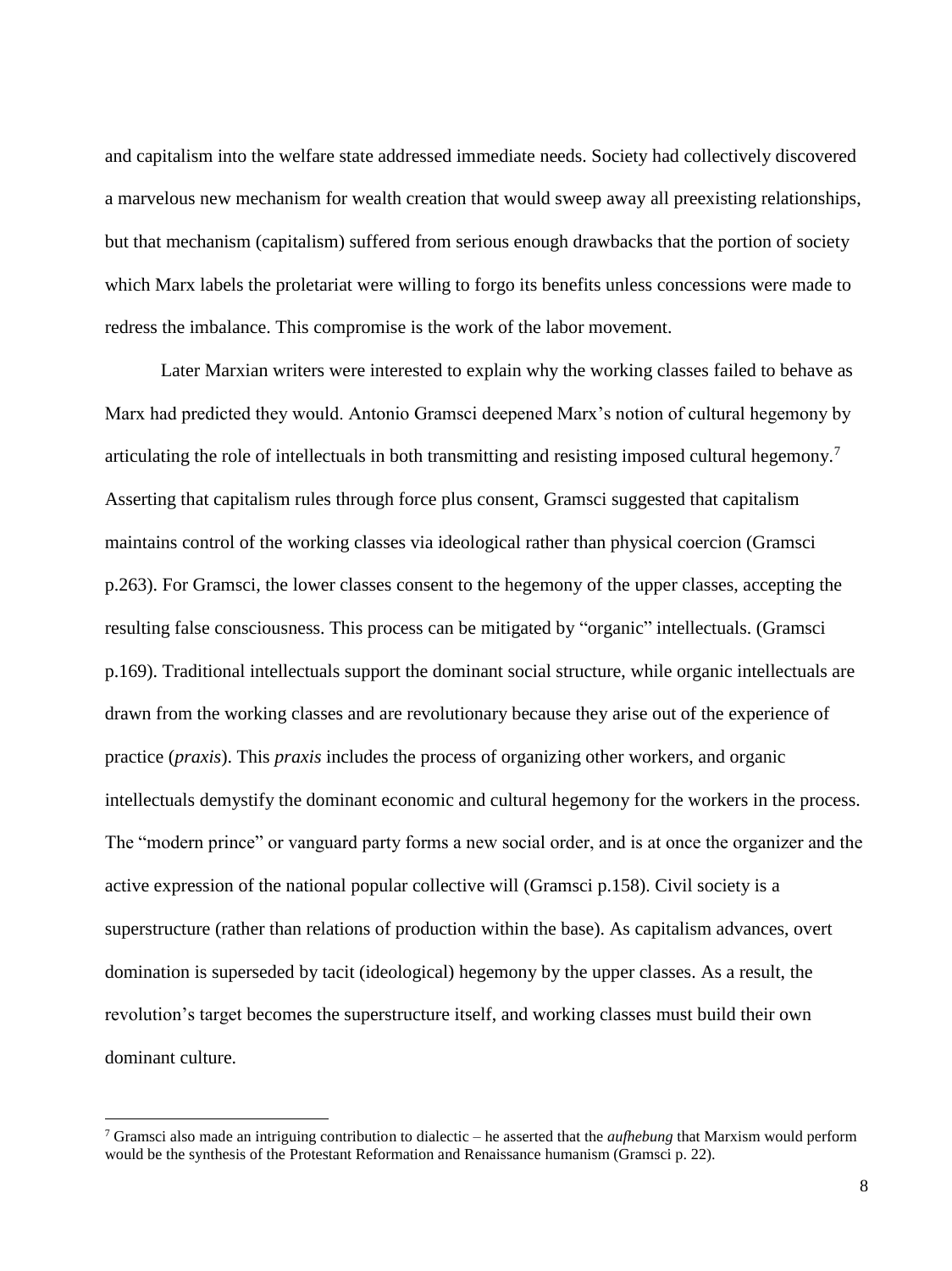Gramsci's focus on intellectuals as the motive power behind revolution is consonant with the Russian experience in 1917, but it raises an interesting tension with Marx, who insisted that if the proletariat did not create the revolution for themselves, they would not be worthy of receiving it (Philosophy of Right pp.72-73). Lenin's notion of a "vanguard party" (What Is to Be Done pp. 13-15) likewise sits uneasily with the notion of the proletariat as the motive power behind world revolution.<sup>8</sup> Lenin ignited a debate about the degree of permissible centralization of control in a vanguard party, and Rosa Luxemburg distinguished Lenin's approach sharply from social democracy, writing that "the Social Democratic movement cannot allow the erection of an air-tight partition between the class-conscious nucleus of the proletariat already in the party and its immediate popular environment, the nonparty sections of the proletariat…The working class demands the right to make its mistakes and learn the dialectic of history…Historically the errors committed by a truly revolutionary movement are far more fruitful than the infallibility of the cleverest Central Committee" (Luxemburg pp. 88, 108). Gramsci would side emphatically with Luxemburg, arguing that the vanguard party expresses the popular will rather than simply leading the proletariat by the nose.

Failure of the working classes to create a self-perpetuating "historic bloc"<sup>9</sup> seems to be related to the failure to form an independent working-class culture. The attempt of the working classes to create a dominant culture can be easily frustrated, both by deliberate action by the upper classes and by the impersonal operation of the market. Conceptual reification of capitalism as the cause of this problem was first proposed by György Lukács, who argued that the proletariat was the true subject of history and that the materialist conception of history (and truth more generally) is only true in relation to the historic mission of the proletariat (History and Class Consciousness p.2). Lukács distinguished Marxism on the basis of its method rather than its dogma (What is Orthodox Marxism p.1), and

<sup>8</sup> "Class political consciousness can be brought to the workers *only from without*" (What Is to Be Done p.48).

<sup>&</sup>lt;sup>9</sup> Gramsci borrows this idea from Georges Sorel (1908).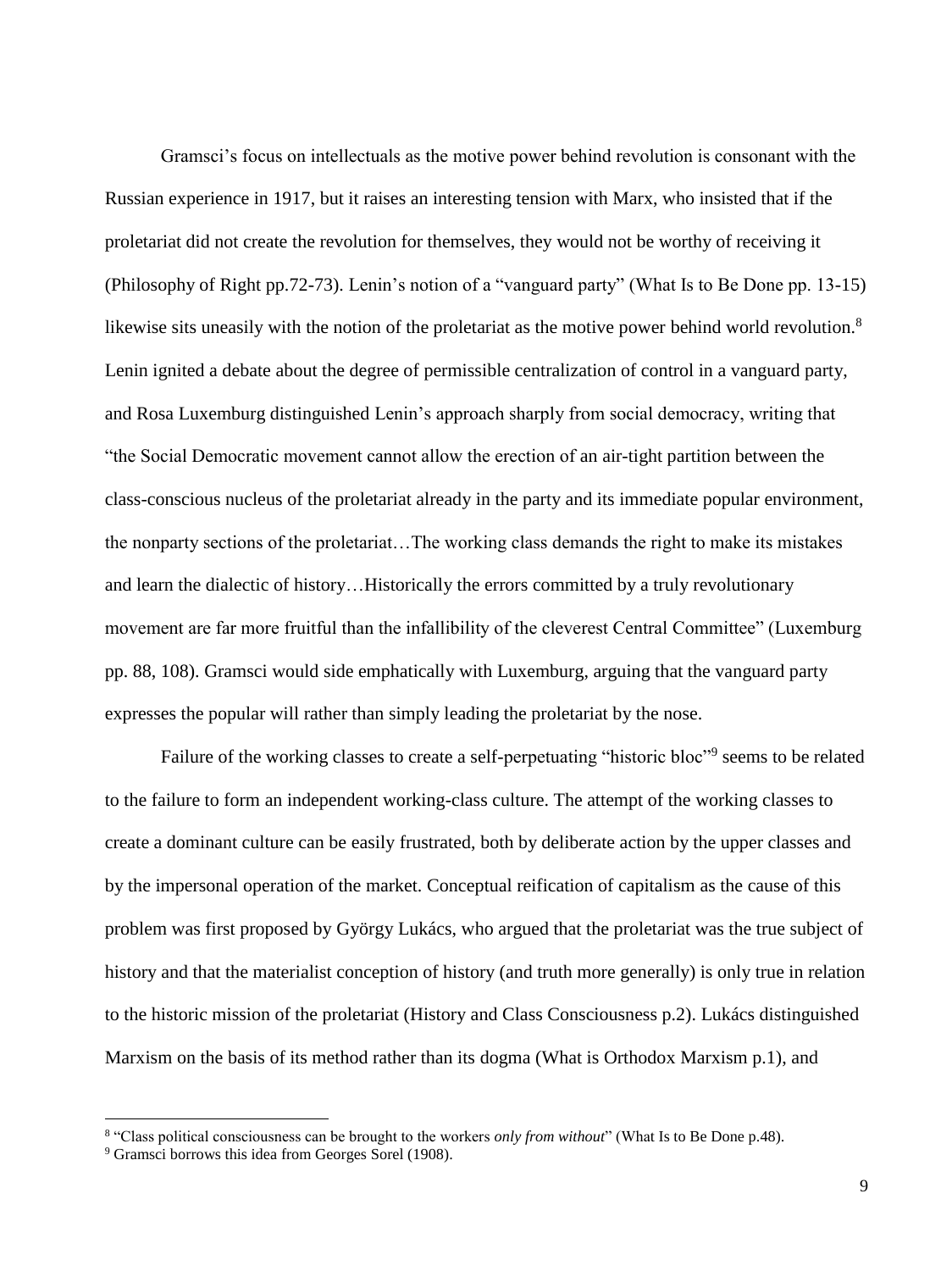developed the idea of society as a totality – a set of interrelated elements that can only be understood by reference to their combined operation (History and Class Consciousness p.9). This totality, however, is lost when historical changes render the objective institutions of social life purely conventional. The resulting alienation leads to a situation of "transcendental homelessness" (Theory of the Novel p.40). Lukács rejects positivism, arguing against the concept of subject and object and in favor of the primacy of social relations. He emphasized the reassertion of totality against positivism and subjectivism, writing that "[t]he primacy of the category of totality is the bearer of the principle of revolution in science" (ibid. p.27).

On Lukács' account, reification of capitalism results from runaway commodity fetishism, which causes the appraisal of things purely for their instrumental value (ibid. p.86). As capitalism develops and alienation deepens, social relations become objectified, and the reification process compounds itself until "there is no natural form in which human relations can be cast, no way in which man can bring his physical and psychic "qualities" into play without their being subjected increasingly to this reifying process" (ibid. p.100). Reification transmutes the purely notional properties of objects into things in themselves, independent, quantifiable features divorced from subjective meaning. This results in atomization and isolation. Ideology is a projection of the class consciousness of the bourgeoisie, and this ideology precludes a true understanding of the proletariat's own revolutionary role. By combining Simmel's understanding of modern culture, Weber's theory of rationalization and the Marxian labor theory of value, Lukács was able to give an account of reification as a social pathology.

Lukács' discussion of reification provided the founding statement of modern critical theory<sup>10</sup>, and was a major inspiration for the Frankfurt School.<sup>11</sup> Established by Max Horkheimer and Theodor

<sup>&</sup>lt;sup>10</sup> Along with notable contributions from Karl Korsch, particularly "Marxism and Philosophy" (1970).

<sup>&</sup>lt;sup>11</sup> As well as Martin Heidegger's "Being and Time," though this is disputed.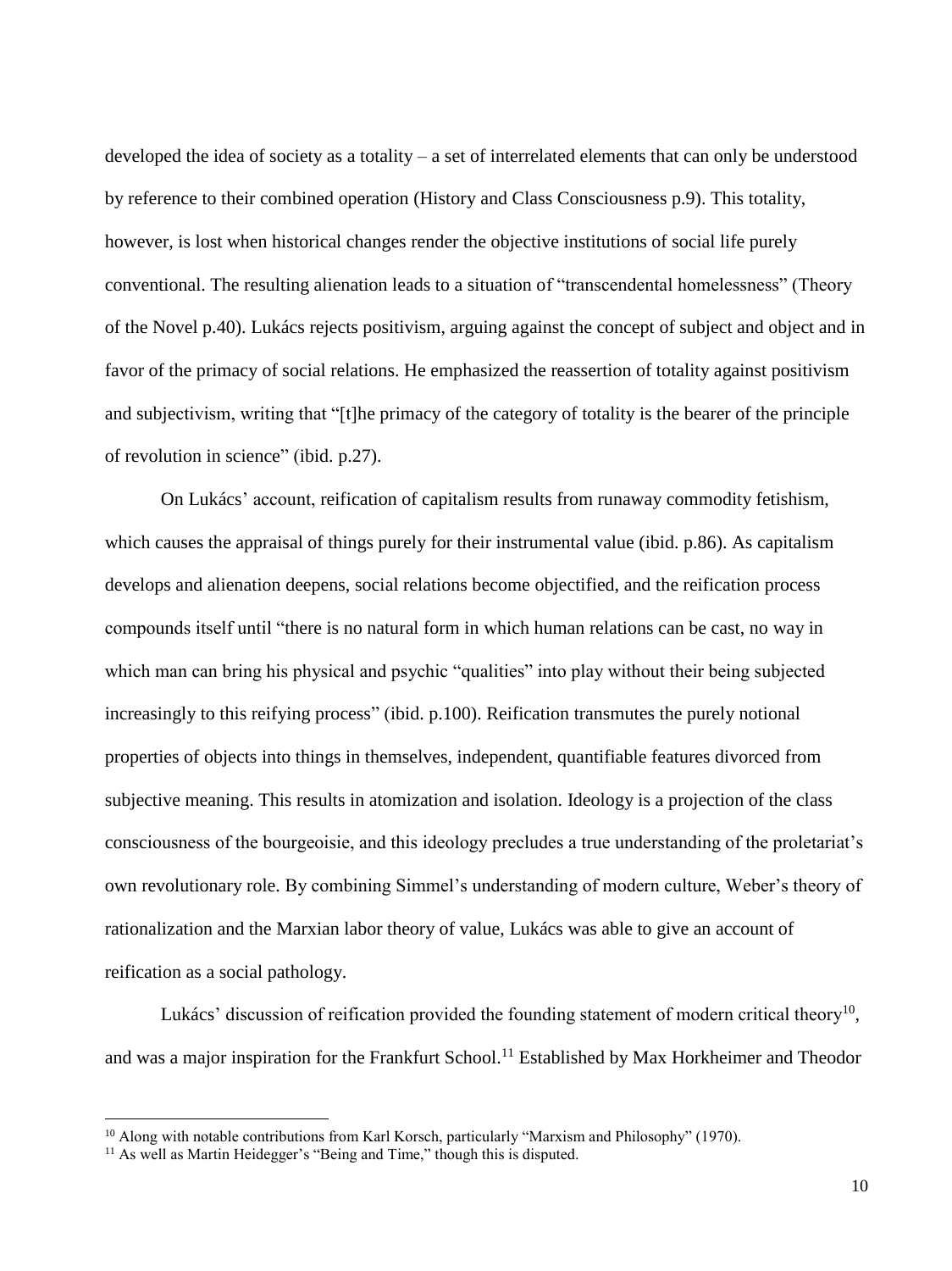Adorno, the Frankfurt School's Institute for Social Research brought together a broad community of scholars committed to critical investigation and anti-positivist sociology. One of these, Herbert Marcuse, offered a critique both of advanced capitalism and advanced communism. Marcuse locates a dialectic between positivism and Hegelian idealism, arguing that Marx concretized the dialectic by instantiating it in history (Reason and Revolution pp. 245-6). He presents the concept of "negativity" as a means of transforming or transcending ostensibly "positive" (or objective) reality, calling this "the positive meaning of negativity." Negativity leads via sublation to a genuine advancement – by revealing social contradictions and demanding the overcoming of those contradictions through social change, human beings create themselves and shape their own reality. This permits Marcuse to present Marx's writings as the negation of philosophy itself, or as the replacement of philosophy by social theory. In essence, an object's internal contradictions make possible a multiplicity of interpretations realized only in its negation. Marcuse argues that the central feature of capitalism is a social rather than a property relationship, so an eventual redress of property relations (by collectivization, for instance) would not ameliorate the alienation. He cites Marx as viewing "the abolition of private property entirely as a means for the abolition of alienated labor…not as an end in itself" (ibid. p.282).

Marcuse observed that advanced industrial society generates false needs, which integrate people into existing systems of production and consumption through such mechanisms as advertising and mass media (One-Dimensional Man, p.7). The resulting "one-dimensional universe" of thought and behavior withers the capacity for critical thought. As he puts it, "[a] comfortable, smooth, reasonable, democratic unfreedom prevails in advanced industrial civilization, a token of technical progress" (ibid. p.1). Marcuse seeks to use negative thinking to disrupt this process, writing of a "great refusal" to participate in the existing system.<sup>12</sup> For Marcuse, negative (or critical) thinking is

 $12$  Marcuse describes the Great Refusal simply as "the protest against that which is". One cannot help but be reminded of James Dean's character in *The Wild One* (a popular film in 1953, and one which Marcuse could easily have seen).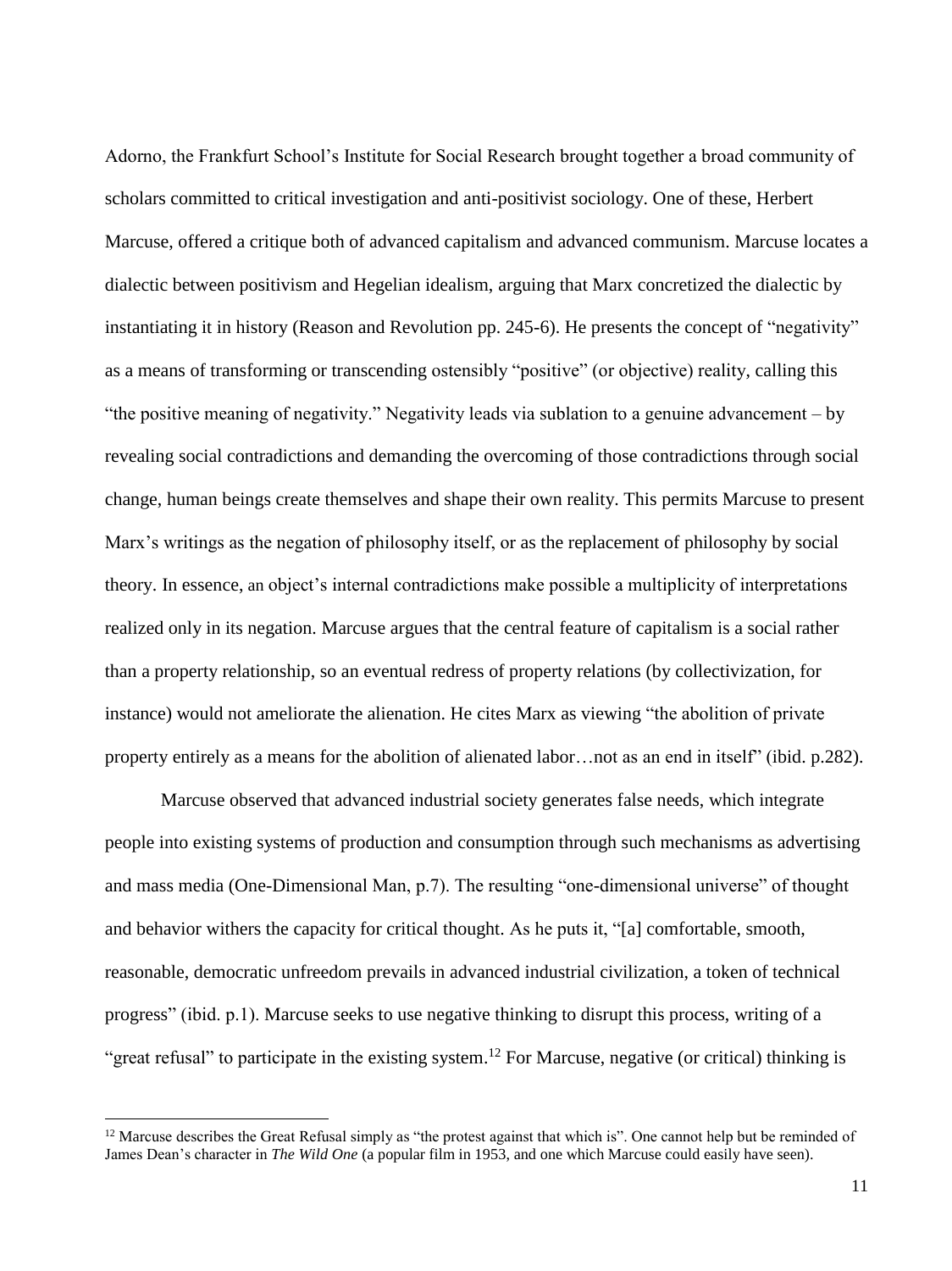crucial because it enables perception of society's contradictions and forces of domination. Marcuse used Freud's psychological insights to consider why people would accept repression voluntarily. He argues that benevolent authority figures (represented by Freud's superego) are no longer required because the superego has become "depersonalized," and authority is now imposed solely by impersonal mechanisms such as the agents of state institutions (ibid. p. 98). Generally, he argues that the "system" induces citizens to think that they are freer than they really are, and causes them to identify with their oppressors. Political discourse recedes into the background, and material goods pacify the proletariat and preclude the arising of anything like genuine class consciousness (ibid p. 87). Intriguingly, Marcuse also alleges that tolerance itself can be co-opted to preclude criticism of what he calls the "Establishment"<sup>13</sup> (Repressive Tolerance, p.123).

Marcuse questions both the revolutionary nature of the working class and the inevitability of a crisis of capitalism. He reveals what I take to be a mistake in Marx's work – the notion that the dialectic of history would cease to operate as it had in the past, and that capitalism would be left to succumb to its own weaknesses. In fact, the presence of a strong antithesis in the form of robust labor movements has resulted not in a crisis of capitalism but in a new synthesis which Marx did not anticipate: the modern welfare state. There is a gentle irony in this omission, because towards the end of Marx's lifetime, such a welfare state existed in embryo in Germany, the very state that Marx repeatedly castigates for its backwardness. Otto von Bismarck was the first in a long succession of reactionaries who successfully co-opted working class support by implementing social reforms such as sickness and accident insurance, old-age pensions and compulsory hours of work (Kersbergen 2013).

 $13$  This has become a term of abuse, but Marcuse seems to use it in a purely technical sense.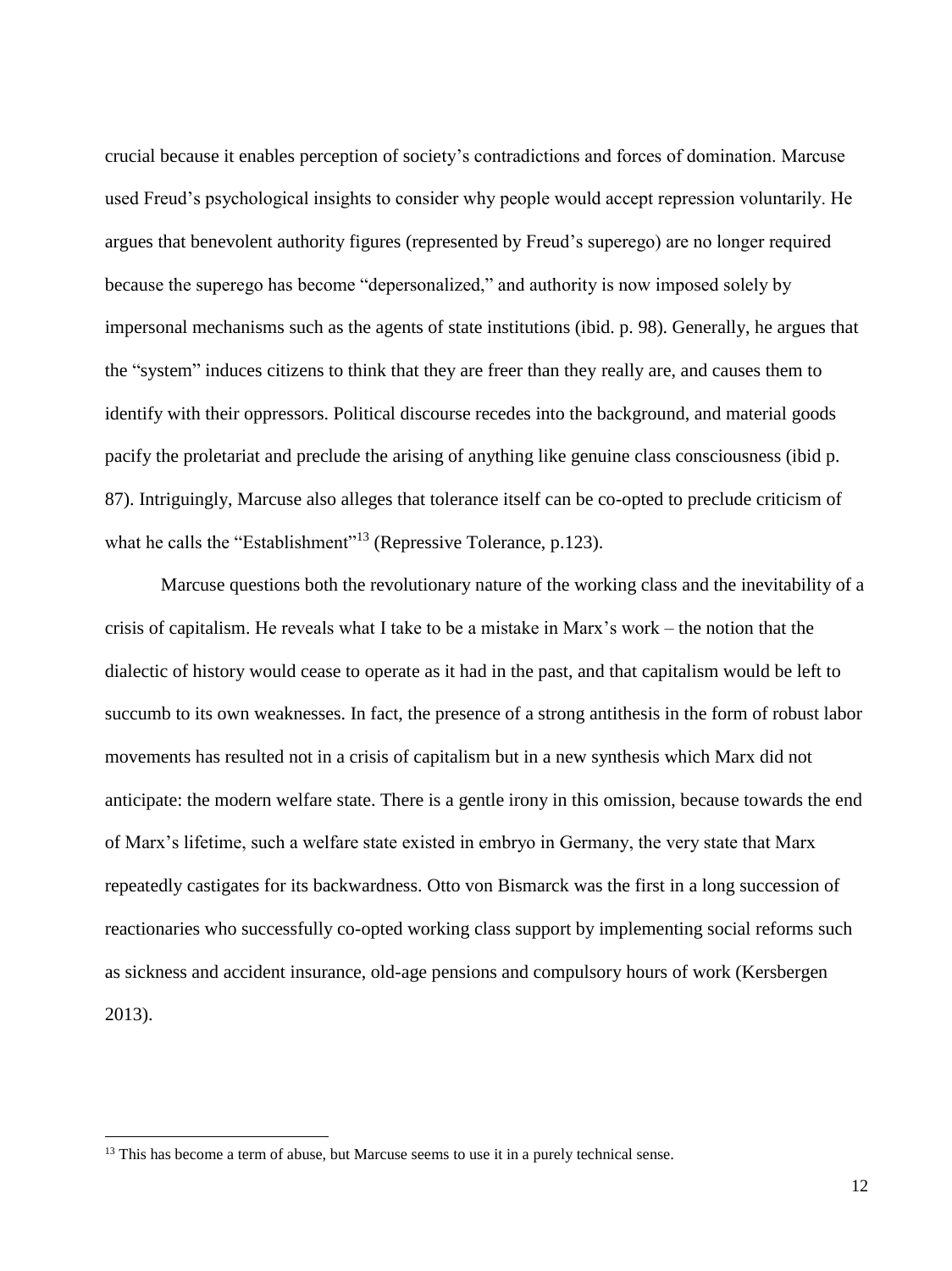Gramsci, Lukács and Marcuse provide keen diagnoses of the welfare state and of the implications of the 2007-09 financial crisis. Gramsci is surely right that it is ideological rather than physical hegemony that needs to be confronted if the working class is to be liberated from Marcuse's "false needs". To the extent that the vanguard party is simply expressing the will of the proletariat (*pace* Gramsci), this is consistent with Marx. Lukács' runaway commodity fetishism and his tale of the instrumentalization of society seem plausible, and explain the objectification of social relations and the reification of capitalism.<sup>14</sup> However, it is Marcuse who seems to provide the most insightful diagnosis of what we might call the modern condition. Marcuse identifies the creation of false needs as a sort of hedonic treadmill, and he correctly ascribes these false needs to society's "hidden persuaders" (Packard 1957). The American economist John Kenneth Galbraith reached similar conclusions, distinguishing between "organic" and "manufactured" needs, and arguing that this "dependence effect" could continue indefinitely unless met by some countervailing force, which he thought could be provided by robust public education (Galbraith 1958). Gramsci and Marcuse would argue that we ought to attempt to distinguish between the genuine improvements in wellbeing arising from the fulfilment of "organic" demand from the empty positional satisfaction conferred by the fulfilment of "manufactured" demand. They would add that manufactured demand is a form of falseconsciousness, and that by internalizing the value system of the bourgeoisie, the modern welfare state has entered a condition of permanent disequilibrium.

How might this situation be remedied? The ideas of the philosopher Emmanuel Levinas seem especially well-suited to provide the basis of a universal culture. Levinas gave an account of lived experience that emphasized the primacy of the human Other. He wrote that the Other is not fully knowable and cannot be made into an object of the self, and that face-to-face interactions with others

<sup>&</sup>lt;sup>14</sup> It is interesting to contrast Lukács' "totality" with Marcuse's "negativity", because they seem superficially opposed negativity would seem to deconstruct totality by revealing a multiplicity of possible interpretations.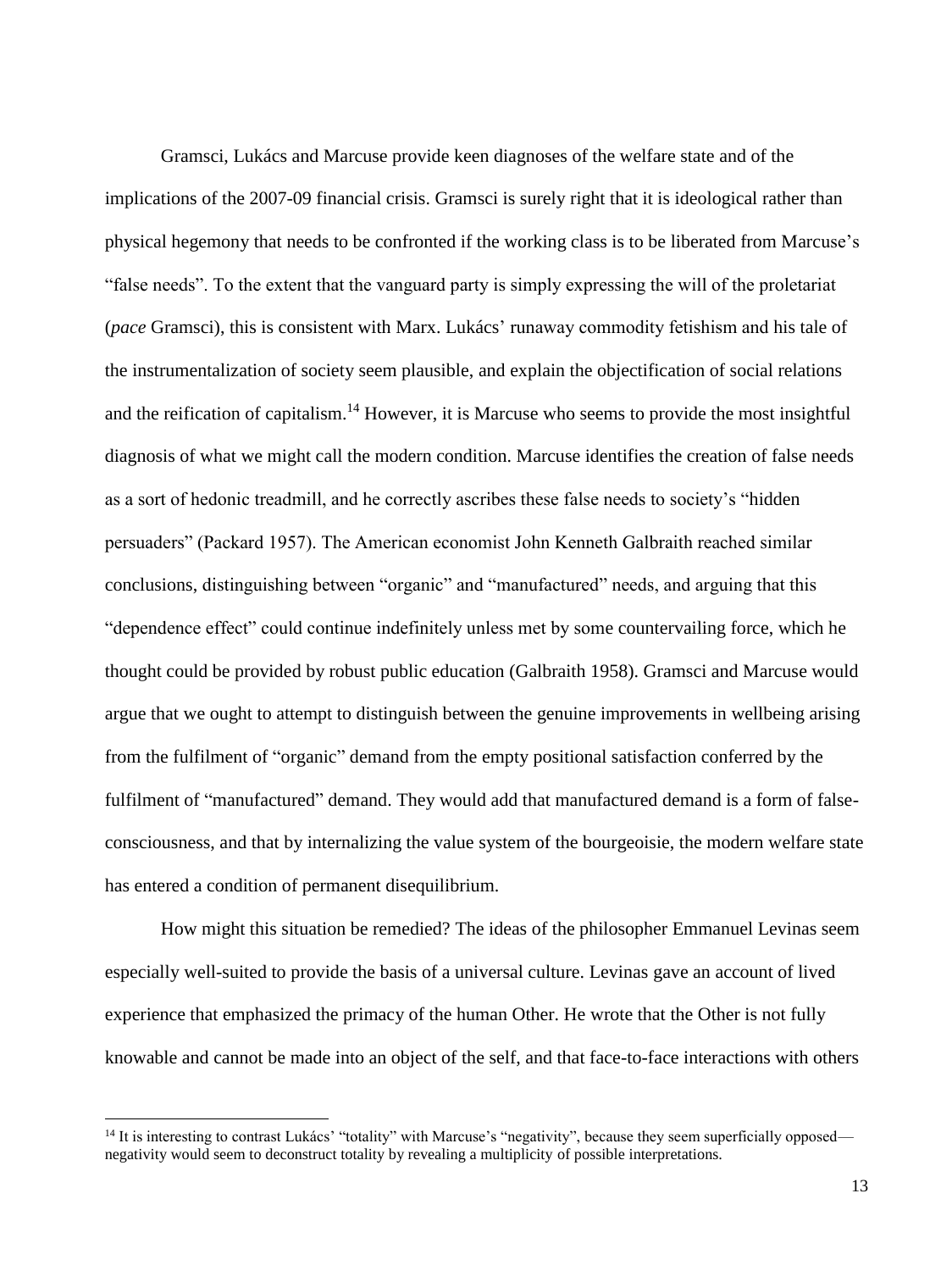are irreducible, existing only as totalities. "The Other precisely reveals himself in his alterity, not in a shock negating the I, but as the primordial phenomenon of gentleness" (Totality and Infinity p.150). It is this event of being in relation with the other (which Levinas calls variously "expression," "invocation," and "prayer") that forms the ethical (and indeed religious) basis of his philosophy (Is Ontology Fundamental pp. 3-5). Ethics, on this account, involves being in a non-subsumptive relationship with the other – one in which our individuality is retained and enhanced by the appreciation of an Other whom we can never truly know but to whom we bear "infinite responsibility" (Totality and Infinity p. 215). A genuinely other-focused ethics is precisely the antithesis needed to rebut the solipsistic character of advanced capitalism in the modern welfare state.

In this essay, I have attempted to give an account of the modern welfare state as the outcome of a process of sublation (*aufhebung*) between industrial capitalism and revolutionary communism. I have also suggested that the events of the last half-century present challenges for Marx's theories, challenges which are taken up and largely resolved by his successors. I agree with Lukács that Marx's method can be relied on even when his predictions fail, and I agree with Marcuse that liberation from false needs is a necessary precondition for human flourishing. Marx was correct that we find the welfare state "not as it has developed on its own foundations, but, on the contrary, just as it emerges from capitalist society; which is thus in every respect, economically, morally, and intellectually, still stamped with the birth marks of the old society from whose womb it emerges" (Critique of the Gotha Program, p.614). It is precisely these atavistic tendencies that Marcuse and Gramsci give us a program for combatting. Finally, I have argued that Levinas' other-focused ethic is an ideal antithesis to the isolated, atomistic thesis presented by the modern welfare state. Acknowledgement of our "infinite responsibility" to one another seems to be one of the most crucial elements in resolving the dysfunctional aspects of capitalist economies and in furthering the dialectical evolution of the welfare state model.

14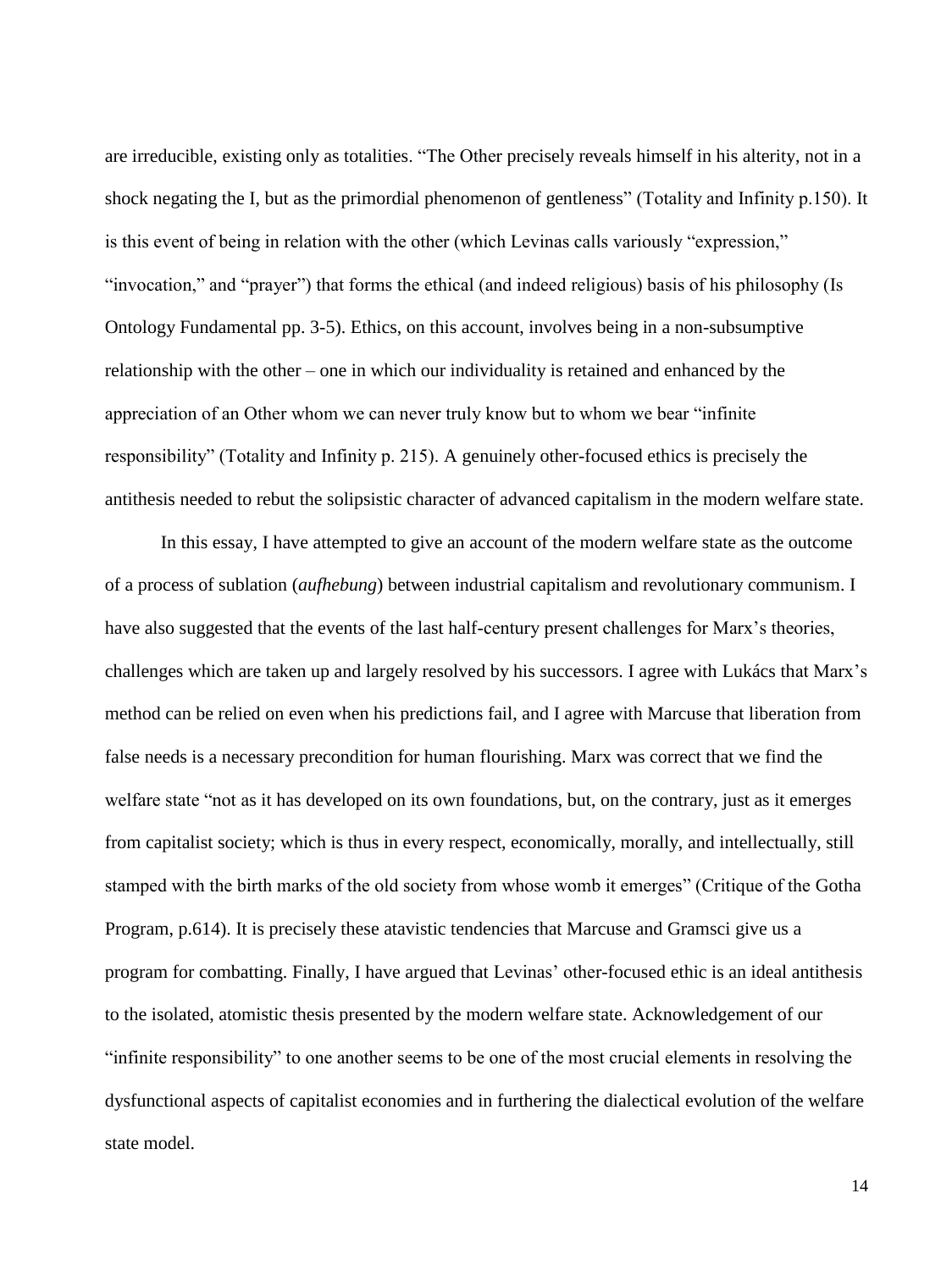## References

Galbraith, John Kenneth (1958). "The Affluent Society". Houghton-Mifflin.

Gramsci, Antonio (1932 [1971]). "Selections from the Prison Notebooks". International Publishers, Hoare and Nowell Smith (eds.).

Kersbergen, Kees van; Vis, Barbara (2013). Comparative Welfare State Politics: Development, Opportunities, and Reform. Cambridge University Press, p. 38.

Korsch, Karl (1970). "Marxism and Philosophy". Monthly Review Press.

Levinas, Emmanuel (1961). "Totality and Infinity". Duquesne University Press, Alphonso Lingis (trans.).

Levinas, Emmanuel (1943). "Is Ontology Fundamental?" in "Basic Philosophical Writings", ed. by Adriaan T. Peperzak, Simon Critchley, and Robert Bernasconi (Indiana University Press).

Lenin, V.I. (1902) "What Is to Be Done?" in Tucker, Robert, ed. "The Lenin Anthology" Norton (2<sup>nd</sup>) ed.).

Lukács, György (1923). "What is Orthodox Marxism" in "History and Class Consciousness". Merlin Press, Livingstone (trans.).

Lukács, György (1923 [1971]). "History and Class Consciousness". Merlin Press, Livingstone (trans.).

Lukács, György (1916 [1971]). "The Theory of the Novel". Merlin Press, Livingstone (trans.).

Marcuse, Herbert (1940). "Reason and Revolution". Oxford University Press.

Marcuse, Herbert (1965). "Repressive Tolerance" in Wolff, Robert, Barrington Moore, Jr., and Herbert Marcuse (1969). "A Critique of Pure Tolerance". Beacon Press, pp. 95-137.

Marcuse, Herbert (1964). "One-Dimensional Man". Beacon Press.

Marx, Karl (1843). "Critique of Hegel's Philosophy of Right" O'Malley (ed.). Cambridge University Press.

Marx, Karl (1843). "Marx on the History of His Opinions" in Tucker, Robert (1978). "The Marx-Engels Reader" 2<sup>nd</sup> ed. W. W. Norton pp. 3-6.

Marx, Karl (1843). "Contribution to the Critique of Hegel's Philosophy of Right" in Tucker, Robert (1978). "The Marx-Engels Reader" 2nd ed. W. W. Norton pp. 16-25.

Marx, Karl (1843). "On the Jewish Question" in Tucker, Robert (1978). "The Marx-Engels Reader" 2<sup>nd</sup> ed. W. W. Norton pp. 26-52.